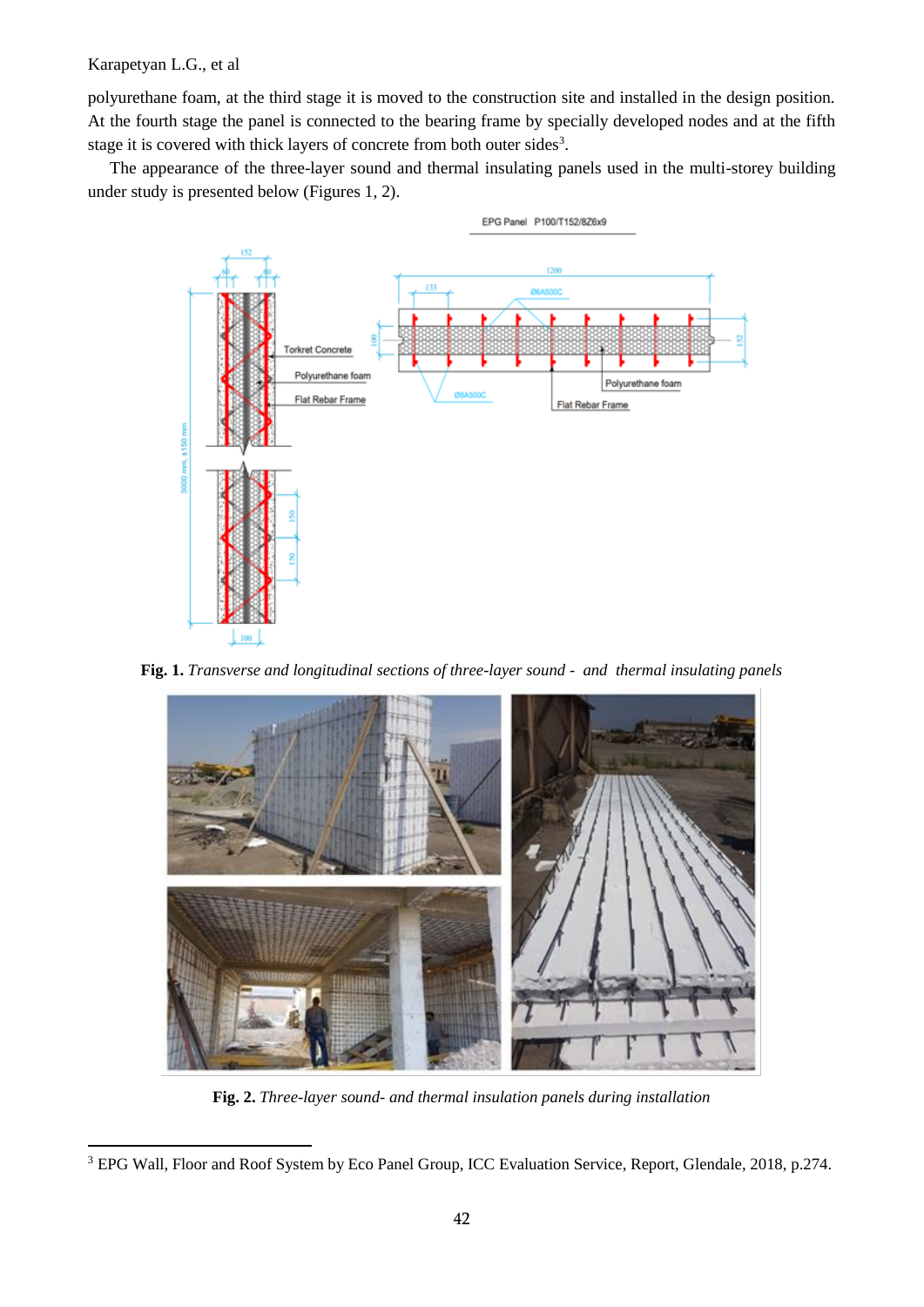## **Research part**

The studies are carried out on the basis of calculation results of the bearing system of a single building of multi-storey residential complex with reinforced concrete frame, which is currently under construction in Yerevan<sup>4</sup> [1-8]. The bearing system of the multi-storey building under study has been modeled with two different shear walls – site cast reinforced concrete and three-layer bearing panels [1-8]. The article presents a comparative analysis of the results of the calculations made with the two aforementioned options. When considering the operation of the bearing system of a multi-storey building, the baseline data used for the calculations, such as the properties of the soil used as a foundation, seismic characteristics of the site, and the loads affecting the structure, were assumed to be the same. The calculations were made using a calculation software operating with the finite element method [7-10]. The appearance of the three-dimensional models of the residential complex and of one building under study is presented below (Fig. 3).



**Fig. 3.** *Three-dimensional models of the multi-storey residential complex and the building under study* 

The following numerical studies were performed during the calculations:

- static calculation according to the first group limit state,
- static calculation according to the second group limit state,
- seismic calculation according to the first group limit state, taking into account the coefficient of allowable damages,
- seismic calculation to check the deviations.

Making the calculations, it was taken into account that:

- in case of static calculation, the concrete elasticity modulus is accepted with a coefficient of 1.0,
- in case of seismic calculation, the concrete elasticity modulus is accepted with a coefficient of 0.75,
- in the case of seismic calculation for buildings with reinforced concrete frame systems, when the allowable damage coefficient is  $k_1 = 1$ , the maximum deviation value should not exceed (1/300)•H (where H is the floor height), in this case the elasticity modulus in the calculation is accepted with a coefficient of 0.75. The regulating coefficient of 0.8 for displacements by HHSHN II-6.02-2006 has not been applied,
- when making calculations, it was taken into account that the magnitude of the ground subgrade coefficient -  $c_1$ , varies during static and seismic calculations [11-13].

The bearing system elements of the first design model have the following sections:

- Foundation T-beam  $120x30x60x60$  *cm*  $40x60$  *cm*  $(E_b = 2.3x10^5$  *MPa*),
- Column  $40x40$  *cm*,  $(E_b = 2.3x10^5 MPa)$ ,
- Beam  $40x60$  *cm* (in the direction of *X*),  $40x40$  *cm* (in the direction of *Y*) ( $E_b = 2.3x10^5$  *MPa*),
- Roofing slab 20 *cm*  $(E_b = 2.3 \times 10^5 MPa)$ ,
- Shear wall 40 *cm site cast* ( $E_b = 2.3 \times 10$ ), 22 *cm* three-layered ( $E_b = 2.0 \times 10^5 MPa$ ),
- Heavy concrete B25,
- Reinforcement bar A500C, A240,
- acrc = 0.3 and 0.4 *mm* from the condition of preservation of the reinforcement bar.

<sup>4</sup> SNiP 2.03.01-84\*. Betonnye i zhelezobetonnye konstrukcii, Moscow, 1998, p.80 (in Russian).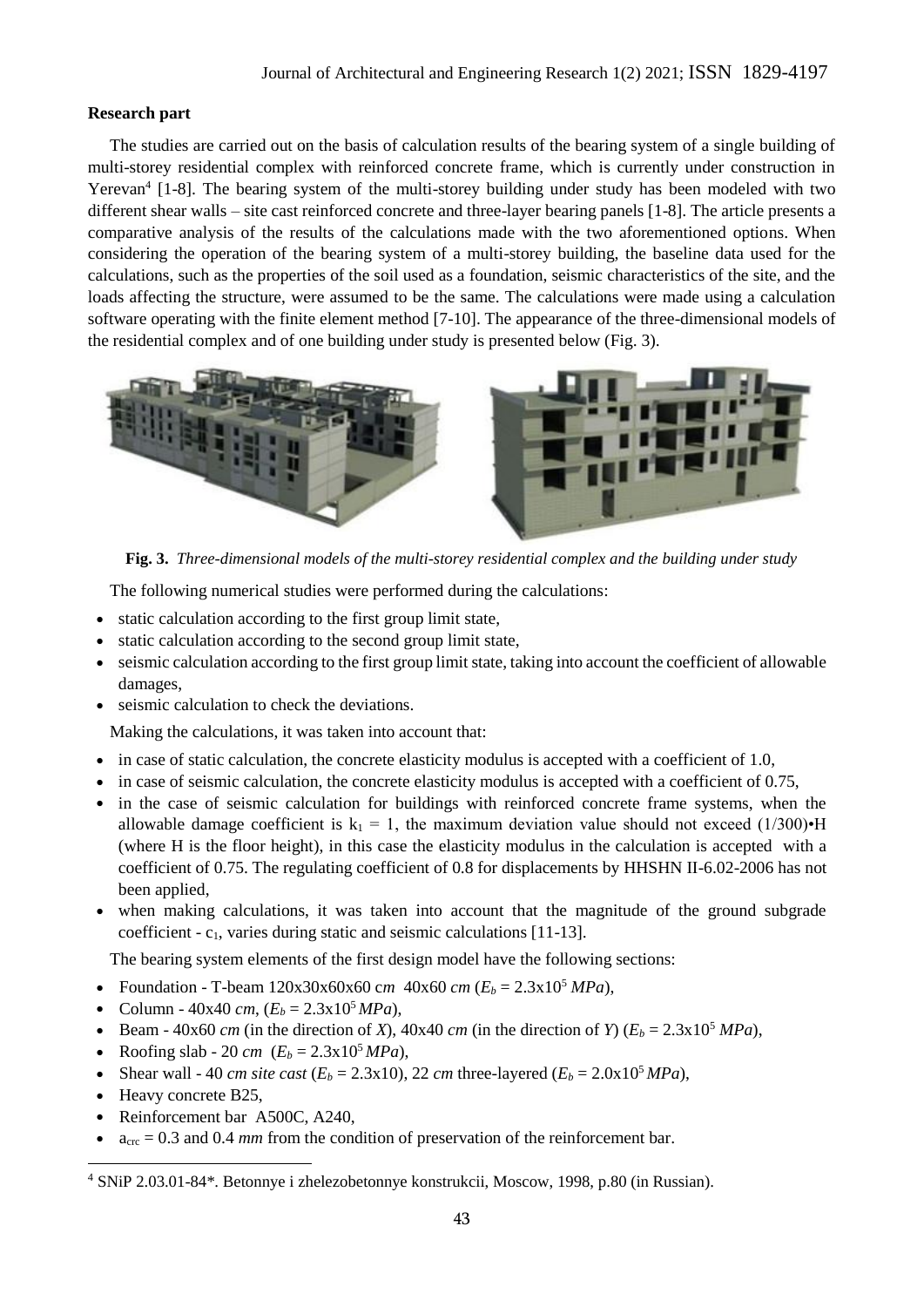Karapetyan L.G., et al

The elements of the bearing system of the second design model have the following sections:

- Foundation T-beam  $120x30x60x60$  *cm*,  $40x60$  *cm* (Eb = 2.3x105 MPa),
- Column  $40x40$  *cm* (Eb =  $2.3x105$  MPa),
- Beam  $40x60$  *cm* (in the direction of X),  $40x40$  *cm* (in the direction of Y) ( $Eb = 2.3x105$  MPa),
- Roofing slab 20 *cm* (Eb = 2.3x105 MPa),
- Shear walls 40 *cm* site cast (Eb = 2.3x10), 22 *cm* three-layer (Eb = 2.0x105 MPa),
- Heavy concrete B25,
- Reinforcement bar A500C, A240,
- acrc = 0.3 and 0.4 *mm* from the condition of the preservation of the reinforcement bar.

In Table 1 the values of calculation loads are presented.

| <b>Table 1.</b> Loads included in the calculations and their values |  |
|---------------------------------------------------------------------|--|
|---------------------------------------------------------------------|--|

| Load name                                                                                             | Normative load,<br>$n/m^2$ | Load reliability<br>coefficient, $\gamma_f$ | Calculated load,<br>$n/m^2$ |  |
|-------------------------------------------------------------------------------------------------------|----------------------------|---------------------------------------------|-----------------------------|--|
| Permanent                                                                                             |                            |                                             |                             |  |
| r/c slab $0.2 m$                                                                                      | 3000                       | 1.1                                         | 3300                        |  |
| floor layers and partitions                                                                           | 3200                       | 1.1                                         | 3500                        |  |
| Additional permanent load from the weight of the longitudinal partition of the building - 12002 $n/m$ |                            |                                             |                             |  |
| Temporary                                                                                             |                            |                                             |                             |  |
| short term                                                                                            | 2400                       | 1.2                                         | 2880                        |  |
| long term                                                                                             | 1200                       | 1.2                                         | 1440                        |  |

A three-dimensional image of the models developed by the LIRA software and the results obtained are presented below (Figures 4-8).





**Fig. 4.** *Multi-storey residential building model image developed by LIRA software (I, II models)*



**Fig. 5.** *Analytical image of floor movements of the first model from seismic horizontal load in direction of X*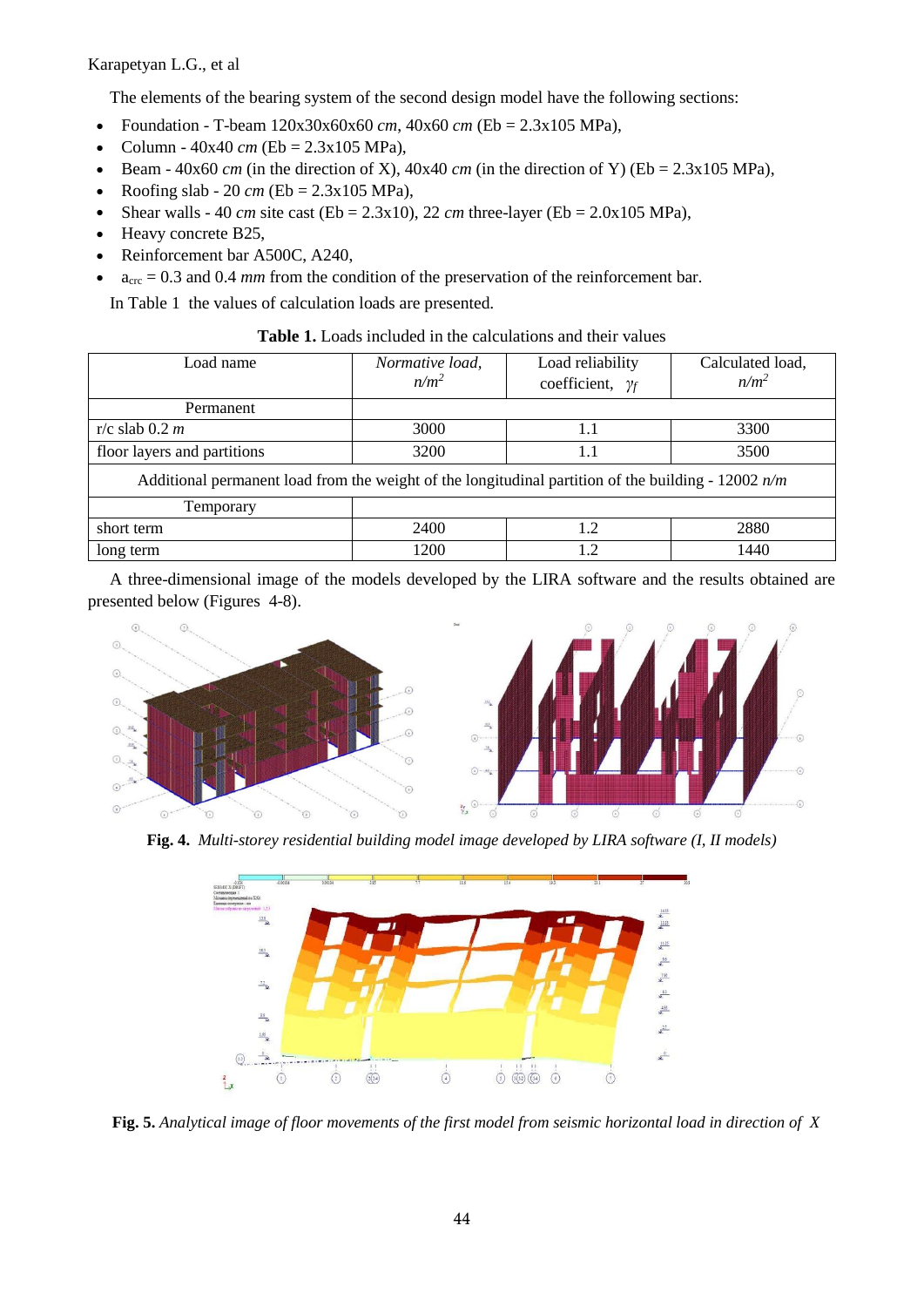

**Fig. 6.** *Analytical image of floor movements from seismic horizontal load in the direction of Y*



**Fig. 7.** *Analytical image of floor movements of the second model from seismic horizontal load in the direction of X*



**Fig. 8.** *Analytical image of floor movements of the second model from seismic horizontal load in the direction of Y*

## **Results and Discussion**

According to the analysis of the calculations, the strength and reliability of the proposed structure can be provided both with site cast reinforced concrete and in the case of shear wall modeling with three-layer panels.

Some of the data obtained from calculation results are presented below.

**Table 2.** Dynamic characteristics obtained by calculation for the structure

| N           | Periods of | Maximum floor displacement   | Maximum floor displacement  |
|-------------|------------|------------------------------|-----------------------------|
|             | vibrations | in the direction of $X$ , mm | in the direction of Y, $mm$ |
| First model | 0.302      |                              | 3.37                        |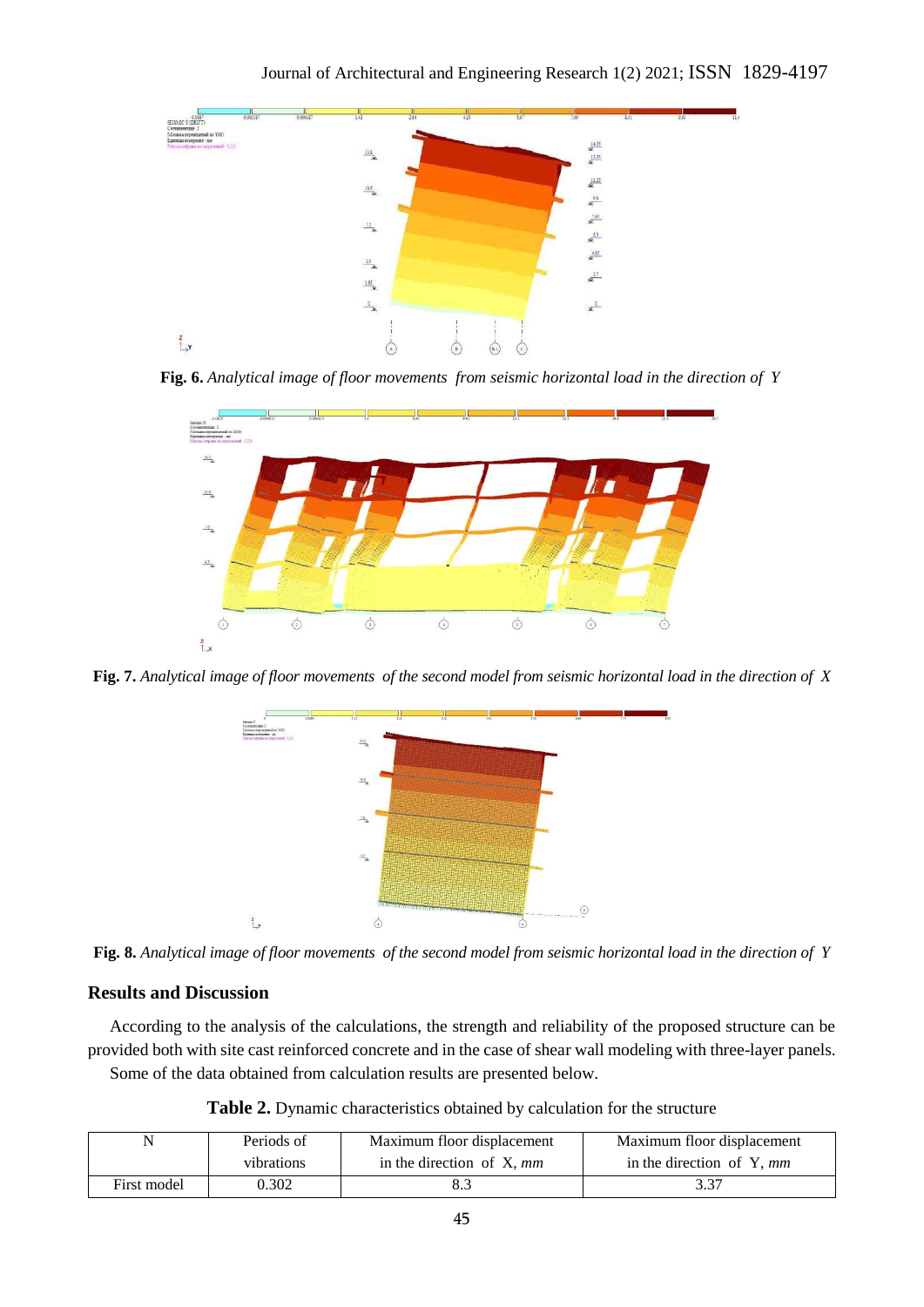| model<br>.5e <sub>c</sub><br>:ona<br>. | 26<br>. | $\cdot$ | ΩG<br>$\cdots$ |
|----------------------------------------|---------|---------|----------------|
|----------------------------------------|---------|---------|----------------|

| N            | The total value of shear walls | The volume of concrete     | The volume of polyurethane foam |
|--------------|--------------------------------|----------------------------|---------------------------------|
|              | reinforcements, t              | used in shear walls, $m^3$ | used in shear walls, $m^3$      |
| First model  | 13.581                         | 137.28                     | 144                             |
| Second model | 21.425                         | 228.8                      |                                 |

**Table 3.** Shear wall material consumption according to calculation results

As we can see it from Table 2, the second structural model is more rigid and has better indicators from the point of view of dynamic characteristics. According to Table 2, the volume of reinforcement bar required in the first model is about 25% smaller than in the second model. In terms of concrete consumption, the first model saves 90  $m^3$ , but increases the cost of 114  $m^3$  of polyurethane foam. By reducing the volume of concrete, the natural weight of the first model is reduced by 220 tons.

Volumes of the reinforcements of other elements of bearing systems of design models are not given in Table 3, since their differences do not exceed 1.5% and do not make any sense in terms of comparison.

## **Conclusion**

According to the obtained data, during the comparative analysis it becomes clear that the bearing system of the structure with site cast reinforced concrete shear walls is more rigid than the bearing system of the structure with three-layer panels, therefore the first model has small floor deviations. It can be concluded that under favorable soil conditions it is more expedient to make shear walls from three-layer panels, taking into account the profitability of their economic indicators.

## **References**

- [1]. V.N. Bajkov, Je.E. Sigalov, Zhelezobetonnye konstrukcii. Strojizdat, Moscow, 1991 (in Russian).
- [2]. V.M. Bondarenko, D.G.Suvorkin, Zhelezobetonnye i kamennye konstrukcii. Ripol Klassik, Moscow, 1987 (in Russian).
- [3]. R.Yu. Vodop'yanov, V.P. Titok, A.E. Artamonova, Programmnyj kompleks LIRA-SAPR 2015: Rukovodstvo pol'zovatelja. Obuchajushhie primery. Nauka, Moscow, 2015(in Russian).
- [4]. A.N. Dobromyslov, Raschet zhelezobetonnyh sooruzhenij s ispol'zovaniem programmy "LIRA", ASV. Nauka, Moscow, 2015 (in Russian).
- [5]. V.N. Gordeev et al., pod obshh. red. A.V. Perel'mutera, Nagruzki i vozdejstvija. Nauka, Moscow, 2009 (in Russian).
- [6]. A.V. Perel'muter, V.I. Slivker, Raschetnye modeli sooruzhenij i vozmozhnost' i analiza. Prospekt, Moscow, 2011 (in Russian).
- [7]. T.L.Dadayan, L.G.Karapetyan, EPG yerrashert, jermadzaynamekusich' panelnery` vorpes krogh konstrukts'ianer, HH-um hnaravor kirarrelu arrajark. Bulletin of National University of Architecture & Construction of Armenia, 3, 2020, 23-30 (in Armenian).
- [8]. T.L. Dadayan, EPG yerrashert jermadzaynamekusich' panelneri larvatsadeformativ vichaki gnahatumy seysmik azdets'ut'yan depk'um՝ hashvi arrnelov drants' voch' gtsayin ashkhatank'y. Scientific papers of National University of Architecture & Construction of Armenia, 3, 2020, 56-65 (in Armenian).
- [9]. [L.A. Librescu,](https://www.sciencedirect.com/science/article/abs/pii/S0263822399000689#!) Recent Developments in the Modeling and Behavior of Advanced Sandwich Constructions: a Survey. [Composite Structures,](https://www.sciencedirect.com/science/journal/02638223) 48, 2018, 1-17.
- [10]. E.B. Yuksela, A.Z. Gullub, Experimental Investigation and Pseudoelastic Truss Model for In-plane Behavior of Corrugated Sandwich Panels with Polyurethane Foam Core. Structures, 29, 2020, 823-842.
- [11]. K.P. Djama, L.K. Michel, E.Q. Ferrier**,** Numerical Modelling of a Truss Core Sandwich Panel: Influence of the Connectors' Geometry and Mechanical Parameters on the Mechanical Response. Composite Structures, 245, 2020, 112335.
- [12]. L. Chen, Sh. Peng, J. Liu, H. Liu et al., Compressive Response of Multi-Layered Thermoplastic Composite Corrugated Sandwich Panels: Modelling and Experiments. Composites Part B: Engineering, 189, 2020, 107899.